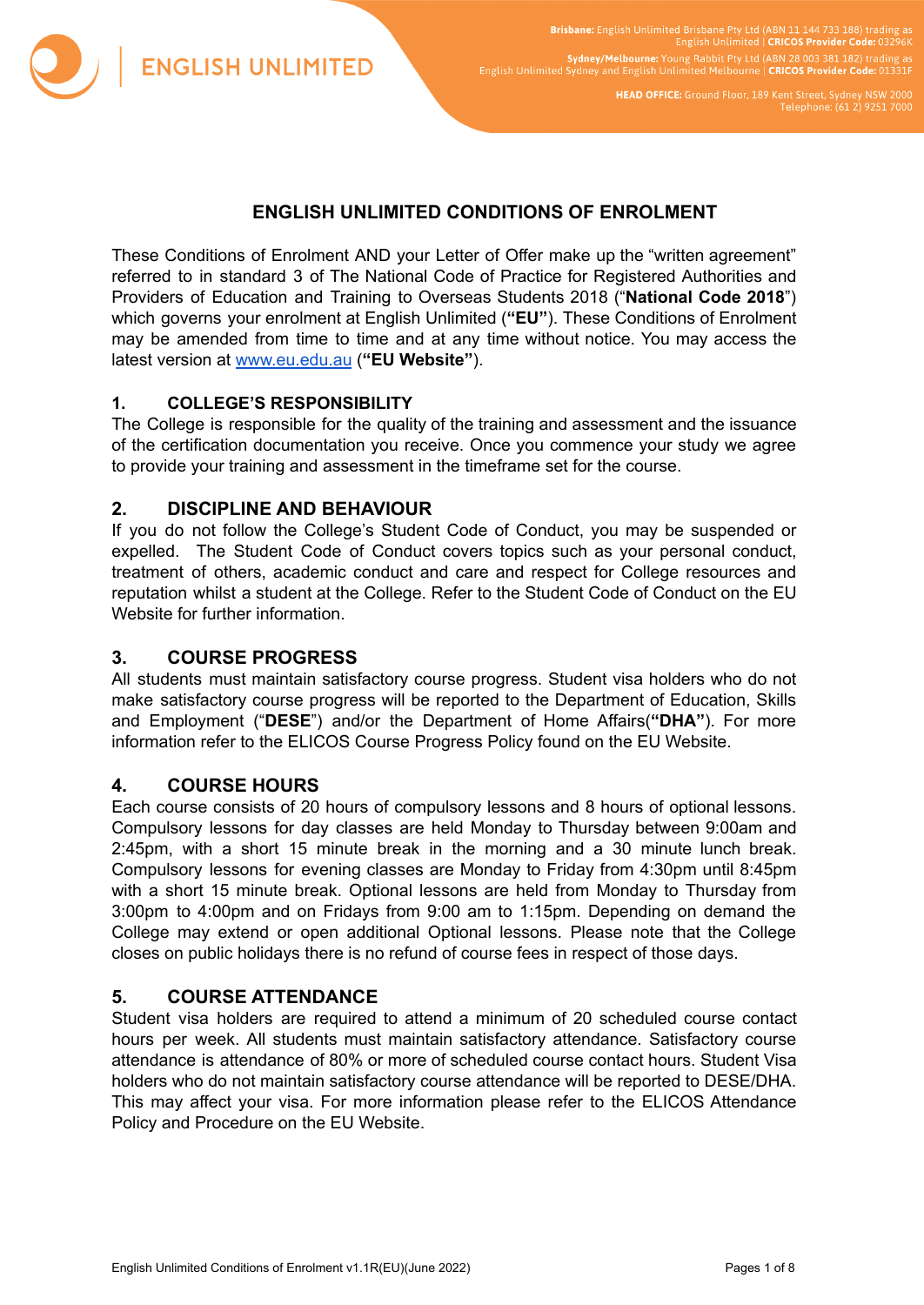

# **6. CHANGE OF ADDRESS**

You must inform the College of your contact details while studying at the College in Australia. The details must include:

- a) your current residential address, mobile number (if any) and personal email address (if any);
- b) who to contact in emergency situations (and their contact details); and
- c) any changes to (a) or (b) above within seven (7) days of the change.

You must also tell DHA of any change of address.

## **7. COMPLAINTS AND APPEALS**

You are encouraged to attempt informal resolution of any complaint or appeal they may have by directly engaging the staff member or student to whom the complaint or appeal relates. If it is not possible to resolve the complaint informally you should refer to the Student Complaints and Appeals Policy on the EU Website.

## **8. TRANSFERRING FROM OR TO ANOTHER PROVIDER**

If you are transferring to the College from another provider before completing six (6) months of your principal course of study, your enrolment is subject to the provision of a release from the other education provider. Students who wish to transfer from the College may do so by completing a Student Course Variation Form. Please refer to the College's Student Transfer Policy on the EU Website for more information.

## **9. DEFERRAL AND SUSPENSION OF STUDIES.**

In compassionate and compelling circumstances students may request a deferral of the start date of your course, or a suspension of your studies. You should contact Student Care as soon as possible to discuss your eligibility and to complete the necessary forms (and pay any applicable fees). Please refer to the College's Deferment, Suspension and Cancellation Policy on the EU Website for more information.

## **10. INDEMNITY**

You (and the legal guardian for students under 18 years) agree not to hold the College (including its employees and/or agent) responsible or liable for any loss, damage, death or injury which you may suffer or which may be caused by you as a result of or in connection with your enrolment at the College, including:

a) your attendance at any premises owned, operated or controlled by the College;

b) your attendance at or participation in any activity (whether sporting, cultural, social, educational, recreational or otherwise) organised by or on behalf of or with the assistance of the College; and/or

c) any accommodation whether short term or long term arranged for you by the College, and/or in any way whatsoever my association with the College.

You and where applicable, the legal guardian hereby indemnifies the College in full against all claims, demands and proceedings as a result of any loss, damages, death or injury which may be suffered by or caused by the student.

## **11. PRIVACY**

In the course of carrying out its business the College will collect, store, use and disclose personal information. The purposes for which the College holds, uses and discloses information includes teaching and student services together with ancillary services, which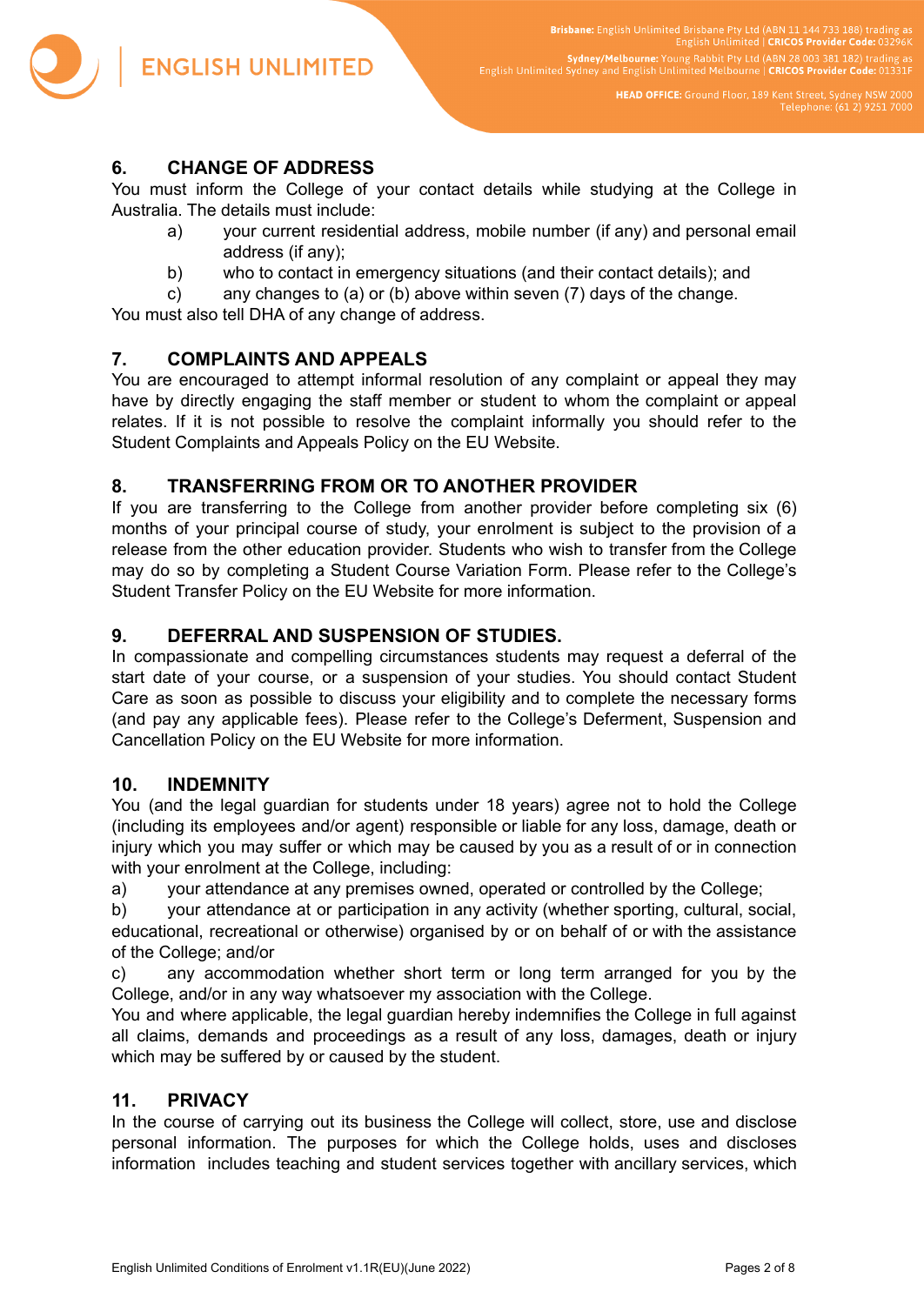

may support students in their study at the College. Other purposes include conducting the College's business generally, to communicate information about the College's products and services or third party products or services that may be of interest to you and for the College's internal administrative, research, planning, marketing and product development. The College collects this information during your course because of its obligations under the Education Services for Overseas Students (ESOS) Act and the National Code 2018 to ensure student compliance with the conditions of their visas and their obligations under Australian Immigration laws generally. For more information on privacy, please refer to the Privacy Policy available at the EU Website.

#### **12. NON TUITION FEES**

All of the College's non-tuition fees are set out in the Schedule of Administrative (Non-Tuition) Fees for Overseas Students which is located on the EU Website.

#### **13. EQUIPMENT**

The materials and equipment you are required to provide for your course is set out in the Technology and Equipment Standard which is located on the EU Website.

#### **14. UNDER 18 STUDENTS WELFARE AND ACCOMMODATION REQUIREMENTS**

If you are under the age of 18 you are required to maintain adequate welfare and accommodation requirements as a condition of your student visa. You must complete the "Under 18 Accommodation and Welfare Arrangements Form" at the time of your enrolment. This will be provided to you and can be found on the EU website.

You are required to either live with your parents, relatives or legal guardians or in other accommodation arrangements approved by the College. If you do not live with your parents or a suitable relative as defined by the DHA, your accommodation arrangements must be approved by the College and a legal guardian will be appointed. You must notify the College of the details of your guardian and if the College determines, in your best interests, that the elected guardian is unsuitable or inappropriate, the College has the right to assign a legal guardian for you during your studies with the College. The College will not approve shared accommodation or other independent arrangements where you are not subject to appropriate adult supervision.

Where the College has approved your welfare and accommodation arrangements you will require the College's approval to change any of the arrangements. For more information refer to the Accommodation and Welfare Policy for Under 18 year Old Students on the EU website.

#### **15. CHANGES TO COURSE AND COURSE FEES**

The College may change the tuition fees at any time with not less than one (1) month's notice, but if you continue to study with the College and pay all fees on time, the College will not increase tuition fees for the courses listed in your Letter of Offer. The College may also make changes to your course and course materials as reasonably required.

#### **16. TUITION PROTECTION SCHEME ("TPS")**

If the College (or a third party delivering training and assessment on its behalf) defaults (that means it ceases delivering a course or closes entirely):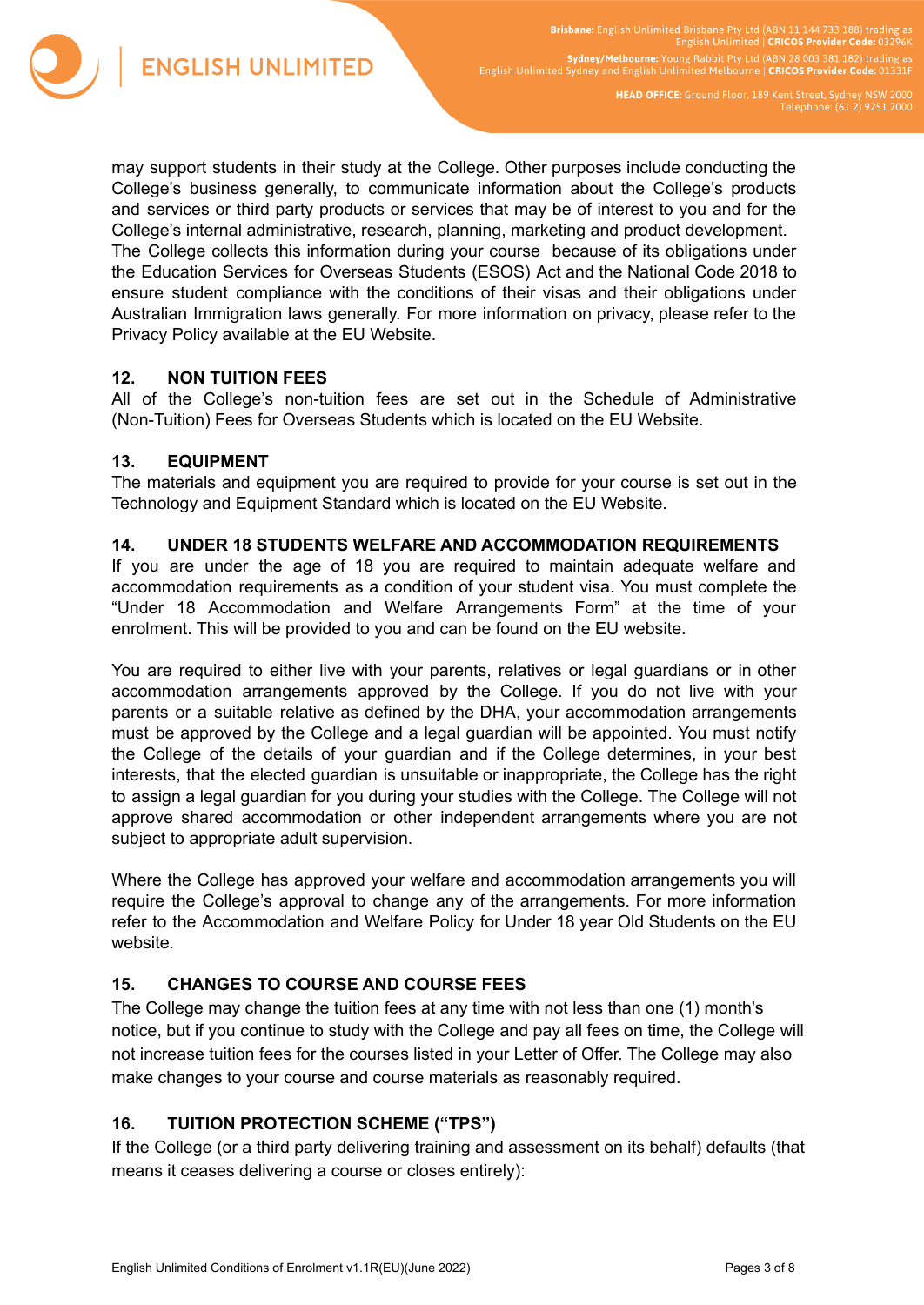

- a) the College will notify you and the TPS;
- b) provide options to you about either continuing your study or refunding unspent pre-paid fees received by the College; and
- c) report to the TPS the outcome of clause 19(b).

### **17. CERTIFICATION**

On successful completion of all assessments and the full payment of all fees, the College will issue you appropriate certification.

## **18. THIRD PARTY PROVIDERS**

The College does not have any current third party agreements. In the event, a third party is providing training and assessment under an agreement with the College, students are assured that the College:

- a) is responsible for the quality of the training and assessment provided;
- b) is responsible for the issuing of all qualifications; and
- c) will communicate any changes to these arrangements to the student.

### **19. MINIMUM ENGLISH PROFICIENCY PREREQUISITE**

Your English proficiency will be assessed prior to commencing your English course and you will be placed into an appropriate class for your level of English. If the College determines that you do not meet the English proficiency prerequisite for your course then you may be placed in an appropriate course.

| <b>Course/Program</b>           | <b>Minimum English Proficiency Prerequisite</b> |
|---------------------------------|-------------------------------------------------|
| General English (day)           | <b>None</b>                                     |
| General English (evening)       | Pre-intermediate English Level                  |
| <b>FCE Preparation</b>          | Upper Intermediate English Level                |
| <b>CAE Preparation</b>          | <b>Advanced English Level</b>                   |
| <b>IELTS Preparation Course</b> | Upper Intermediate English Level                |
| <b>TOEFL Preparation Course</b> | Intermediate English Level                      |
| <b>Business English Course</b>  | Upper Intermediate English Level                |

## **20. CANCELLATION AND REFUND**

**IMPORTANT:** This clause, the College's Cancellation and Refund Policy and the right to make complaints and seek appeals of decisions and action under various processes does not affect your rights to take action under the Australian Consumer Law if the Australian Consumer Law applies.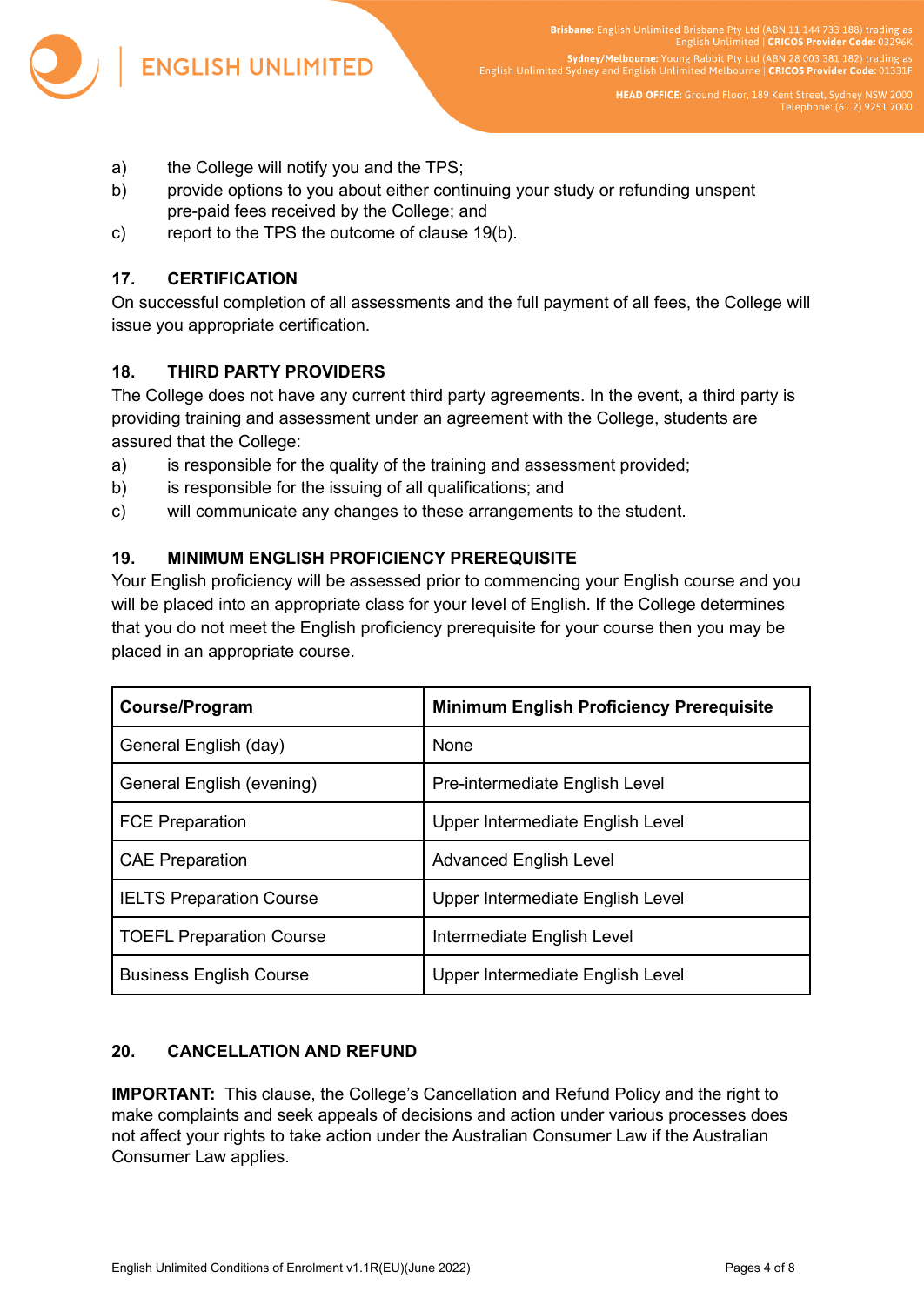

## **20.1. CIRCUMSTANCES FOR REFUNDS - STUDENT CANCELLATIONS**

When you cancel your enrolment, refunds will only be made in the following circumstances:

#### **a) When the student cancels BEFORE the Course Start Date**

- i) If written notice of cancellation is received 14 days or more before the Course Start Date, the College will refund the Course Fees received less the Cancellation Fee and Application Fee.
- ii) The College will refund this money within 28 days.
- iii) No refund of fees will be given where notice is received less than 14 days before the Course Start Date.

#### **b) When the student cancels AFTER the Course Start Date**

No refund of Course Fees will be given after the Course Start Date. Once you start a Course, you may withdraw at any time before week 7 of the then current term. If you withdraw from a course after week 7 of the then current term, you must pay the Withdrawal Fee. Please note that payment of the Withdrawal Fee does not guarantee that you will be granted a release (if required).

#### **20.2 CIRCUMSTANCES FOR REFUNDS - COLLEGE DEFAULT**

- a) If the College fails to start or stops providing the Course to you, at the designated location and you have not withdrawn from the College, the College is in default under the ESOS Act.
- b) The College will notify you in writing if it goes into default.
- c) If the College defaults, it will, within 14 days, refund on a pro-rata basis the Tuition Fees for the weeks that tuition will not be provided, **unless**
	- i) You withdraw from a course before it is cancelled; or
	- ii) it is Your Fault; or
	- iii) You accept, in writing, an offer in an alternative course arranged by the College.
- d) Refunds in the case of the College's default are regulated by law. Please refer to the Education Services for Overseas Students (Calculation of Refund) Specification 2014 (Cth) for the precise method of calculating the refund.
- e) In the unlikely event the College does not meet its obligations to either offer you an alternative course that You accept or pay You a refund of your unspent prepaid tuition fees, the Australian Government's Tuition Protection Service will contact you and assist you in finding an alternative course or to get a refund if a suitable alternative is not found. Refer to the College's Tuition Protection Services (TPS) Policy on the APC website for more information.

#### **20.3 CIRCUMSTANCES FOR REFUNDS - STUDENT VISA REFUSAL**

a) If you do not start a Course on the Course Start Date or if You withdraw from a Course on or before the Course Start Date, due to **student visa refusal**, the College will, within 28 days, refund the Course Fees less 5% of the Course Fees (up to a maximum amount of \$500).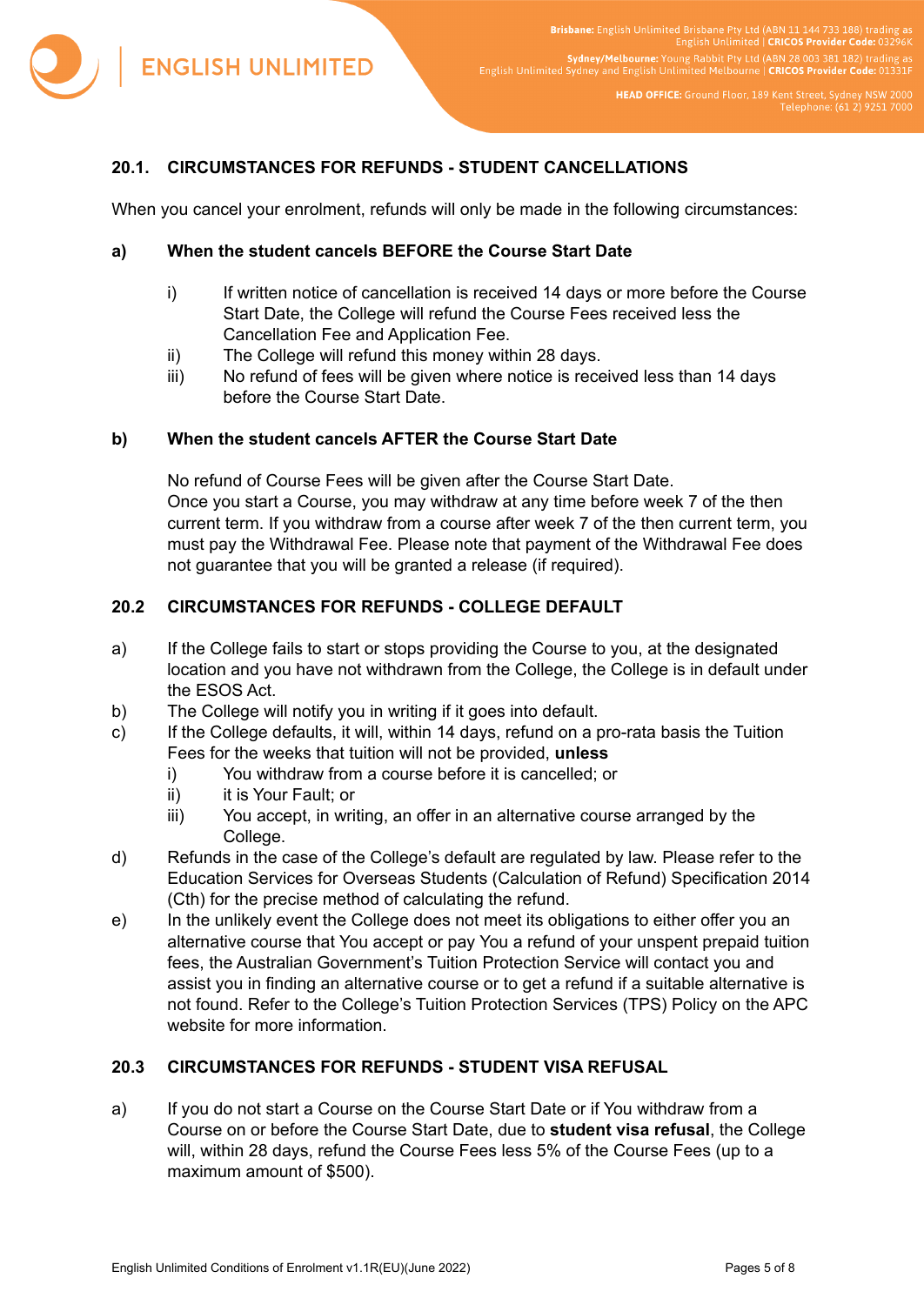

- b) If you start a Course on the Course Start Date and then your **student visa is refused**, the College will, within 28 days, refund on a pro-rata basis, only the Tuition Fees for the weeks from when you withdrew from the Course until the end of the period that the Tuition Fees apply to.
- c) Refunds in the case of student visa refusal are regulated under the Education Services for Overseas Students (Calculation of Refund) Specification 2014. Please refer to this legislation for the precise methods of calculating the refund.

#### **20.4. REFUND PROVISIONS**

- a) When you defer commencement in a Course and then cancel the Course, the original Course Start Date before your request for deferment(s), will be used as the Course Start Date to determine whether a refund is to be made.
- b) No refund will be made where the College cancels, suspends or terminates your enrolment because it is Your Fault. The College will notify you in writing if this happens.
- c) If you are over 18 years old, the refund will be paid directly to you or in accordance with your written directions.
- d) If you are under 18 years old, the refund may be paid to you but only with the consent of your parent or legal guardian.
- e) The College may:
	- i) request further information or evidence to confirm that you are the person entitled to receive the refund or give a direction to pay the refund;
	- ii) pay the refund by bank draft or company cheque (in case of refund within Australia) or by international bank draft; or
	- iii) pay the refund to a bank account by direct credit (in case of refund within Australia) or by telegraphic transfer (in case of refunds outside of Australia) but only if you provide evidence that the bank account exists.
- f) All refunds will be made in Australian currency only, unless the College's Bank is unable to do so in which case the refund will be made in the equivalent United States of America currency calculated using the Bank's exchange rate for the relevant date of transfer. The College is not responsible for currency exchange rate fluctuations, delays or loss of refund in transit (mail, courier, telegraphic transfer or otherwise) as a result of incorrect information provided by You.
- g) The College may change this Policy at any time and the Policy to be used to determine whether you receive a refund will be the Policy applicable at the time you give notice of cancellation or withdraw enrolment in a Course. For the latest Policy please refer to the APC website.
- h) If you wish to appeal a decision of the College made under this Policy you should refer to the College's Complaints and Appeals Policy for the procedure to follow.

## **20.5. HOW TO WITHDRAW FROM A COURSE AND GET A REFUND**

- a) **Complete a SCV Form.** The SCV Form is available from the Student Care Office or the College website. If you are under the age of 18 years your legal guardian will need to complete and sign the form.
- b) **Complete a Refund Request Form.** The Refund Request Form is available from the Student Care Office or the College website.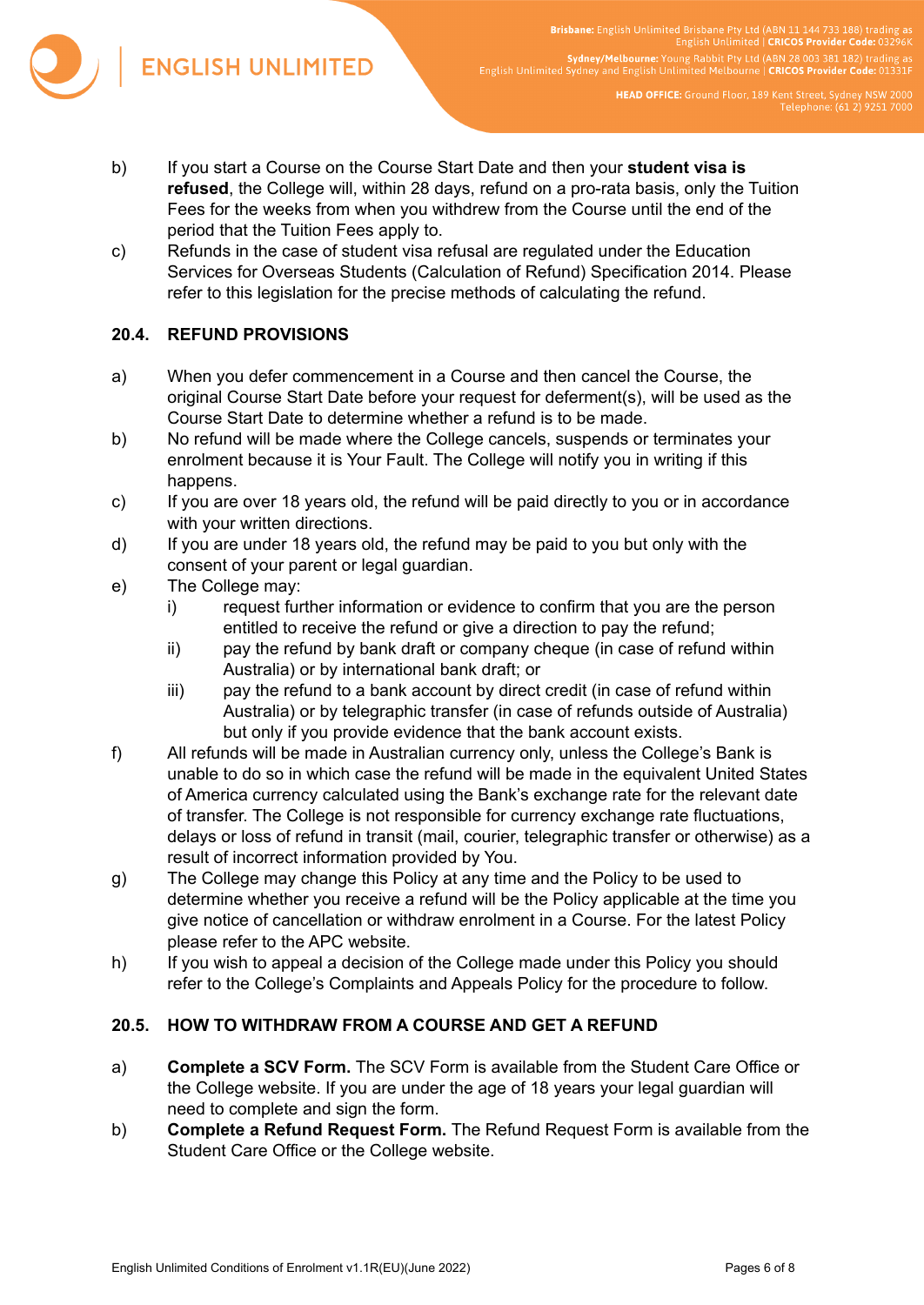

- c) **Attach all relevant documents to the SCV Form.** You should attach documents supporting the reason for your withdrawal and confirming your identity as well as a Refund Request Form.
- d) **Hand in the completed forms to Student Care or email to**: [refunds@apc.edu.au](mailto:refunds@apc.edu.au). Please make sure that your student number and current contact details (email address, mobile phone number) are on the form. Please sign and date the SCV Form before handing it in. Your form will NOT be processed if it is not signed and dated.

The College will process your completed SCV Form and assess whether you are entitled to a refund based on this Policy. The College may ask for further information or documentary evidence. Please note that incomplete SCV Forms may delay the processing of and payment of refunds.

#### **20.6 DEFINITIONS AND ACRONYMS**

In this clause 20 and as the context requires:

"**Application Fee**" means the fee for processing your application to study at the College. The Application Fee is payable regardless of whether you are offered a place in a Course*.* This is a Non-Tuition Fee.

"**Cancellation Fee**" is the fee payable when a student provides written notification of cancellation of their enrolment to the College 14 days or more before the Course Start Date. This is a Non-Tuition Fee.

"**College**" means Australian Pacific College.

"**Course(s)**" means the course listed in the Letter of Offer, or, where you have enrolled in multiple courses, each course listed in the Letter of Offer.

"**Course Fees**" means the Tuition Fees and the Non-Tuition Fees.

"**Course Start Date**" means the start date for the Course as set out in your original Letter of Offer, or if you have enrolled in a Package of Courses, the start date of the first Course in the Package of Courses as set out in your original Letter of Offer.

"**Enrolment Acceptance Fee**" means the fee to reserve your place in a Course at the College and is payable when you accept the Letter of Offer. If you start your Course, that fee will be applied towards the Tuition Fees otherwise it will be applied towards the Cancellation Fee.

"**ESOS Act**" means the Education Services for Overseas Students Act 2000 (Cth).

"**Late Payment Administration Fee"** means the fee payable to the College if Tuition Fees are not paid by the due date specified in the Letter of Offer.

"**Letter Of Offer**" is the letter offering you a place in a Course and which will set out the Course Fees that are payable by you in respect of the Course and the terms and conditions applicable to your study at the College.

"**National Code**" means the National Code of Practice for Providers of Education and Training to Overseas Students 2018 (Cth)

"**Non-Tuition Fees**" means all fees received by the College that are not directly related to tuition for your Course. These fees are set out in the Schedule of Administrative (Non-Tuition) Fees.

**"Overseas Student"** means a person (whether within or outside Australia) who holds a student visa as defined by the ESOS Act.

"**Package Of Courses**" means multiple Courses provided by the College.

**"Schedule of Administrative (Non-Tuition) Fees"** means the document containing the comprehensive list of fees, which a student may be required to pay during the student's enrolment at the College. This schedule may be updated at any time without notice.

"**SCV Form**" means a student course variation form prescribed by the College.

"**Tuition Fee**" means the fees received by the College either directly or indirectly for tuition for your Course. This fee is expressly stated in the student's Letter of Offer.

"**You**" or "**Your**" means the student or the student's legal guardian (where the student is under 18